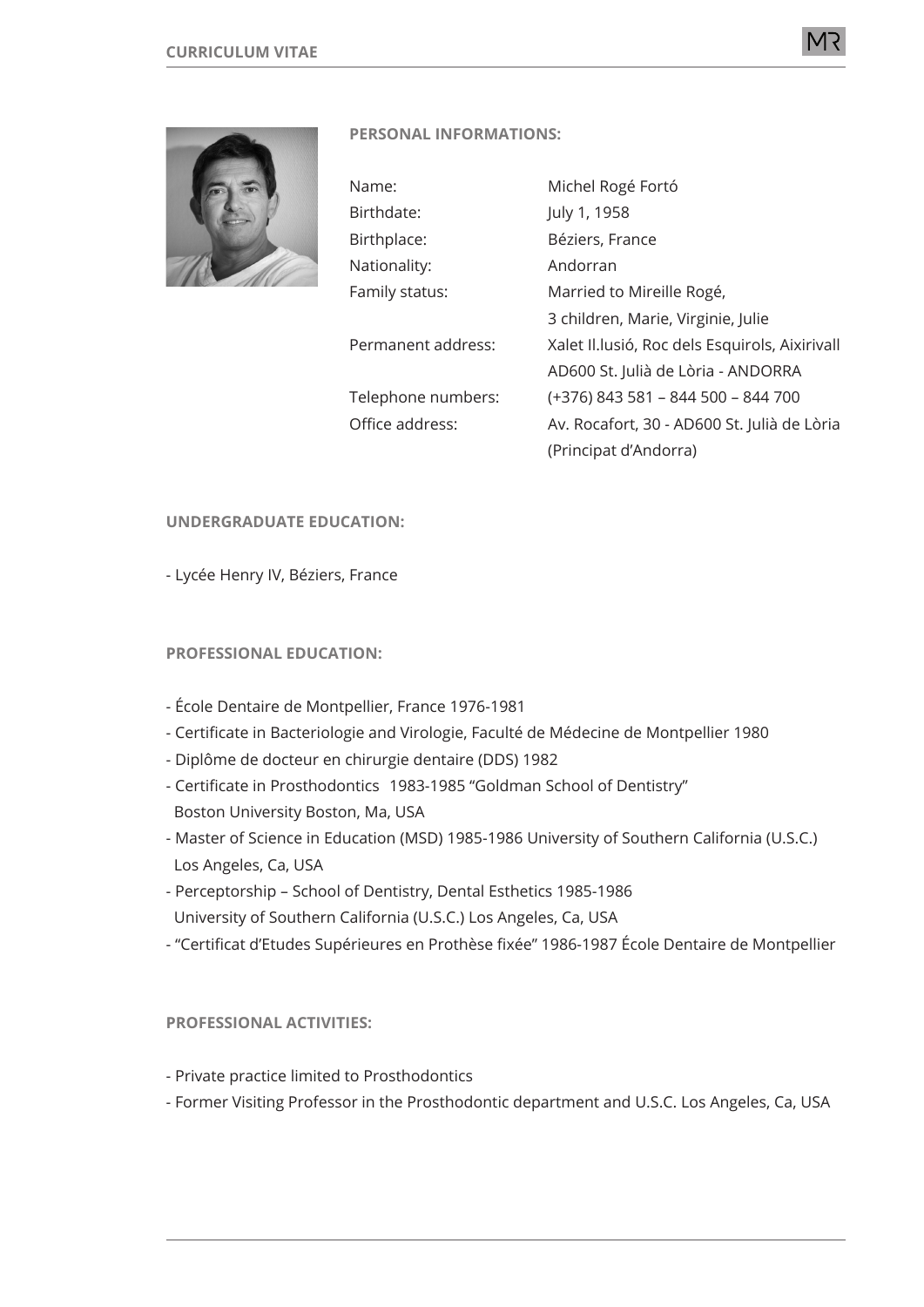#### **LECTURES:**

- **- American Academy of Esthetic Dentistry Colorado Spring 1986**
- **- International Symposium on Ceramics L.A. 1987; Paris 1988; Berlin 1989**
- **- European Academy of Esthetic Dentistry Monaco 1987; Kitzbuhel 1989**
- Association Dentaire Française 1988
- **- Société Française de Dentisterie Esthétique 1989**
- **- Académie Italienne de Prothèse Dentaire 1989**
- **- International Academy of Computerized Dentistry 1989**
- ONFOC ADFOC Rhone, Lyon 1989
- Ecole de Prothèse Dentaire de Narbonne, 1990
- Société Odonto-stomatologique Languedoc 1991
- Association de la formation Odontologique continue de l'Herault, Montpellier 1991
- **- Summer Course "The Mermaid Clinic" Danemark 1991**
- Formation Odontologique Continue dans les Pyrénées, PAU 1993
- Faculdada de Medicina Dentària, Lisboa 1994
- Société de Parodontologie Aquitaine, Bordeaux 1995
- Fifth Symposium on Implantology Boston 1997
- **- Fifth anual symposium on Implantology Implant and Esthetics 1996, Goldman School of Dental Medicine, Boston University**
- Implantology and Esthetics Cours Astra Andorra 2007 & 2008
- Several lectures in Andorra from 1992 to 2010
- Conference on Prosthetics in Implantology Montpelier 2013, École Dentaire, Université d'odontologie de Montpellier
- Esthetics in Implantology Universitat Internacional de Catalunya 2013
- **- SEPES Málaga2014**
- **- MIS Annual Symposium Madrid 2014**
- COEC Cours Implant Girona 2014
- COEC Cours Implant Barcelona 2015
- Colegio de Dentistas de Baleares Mallorca 2015
- **American Academy of Color & Sciences Chicago 2015**
- COEC Cours Implant Barcelona 2016
- Presentation of "Esthétique Analytique en Odontologie" Andorra 2016
- Lecture "Mis Ibérica" (Realism, The essence of dental esthetics) Barcelona 2016
- CPIOA Bordeaux 2017
- Symposium MIS Biarritz 2017
- **- Alpha Omega Paris 2017**
- Université International de Catalonia Barcelona 2017